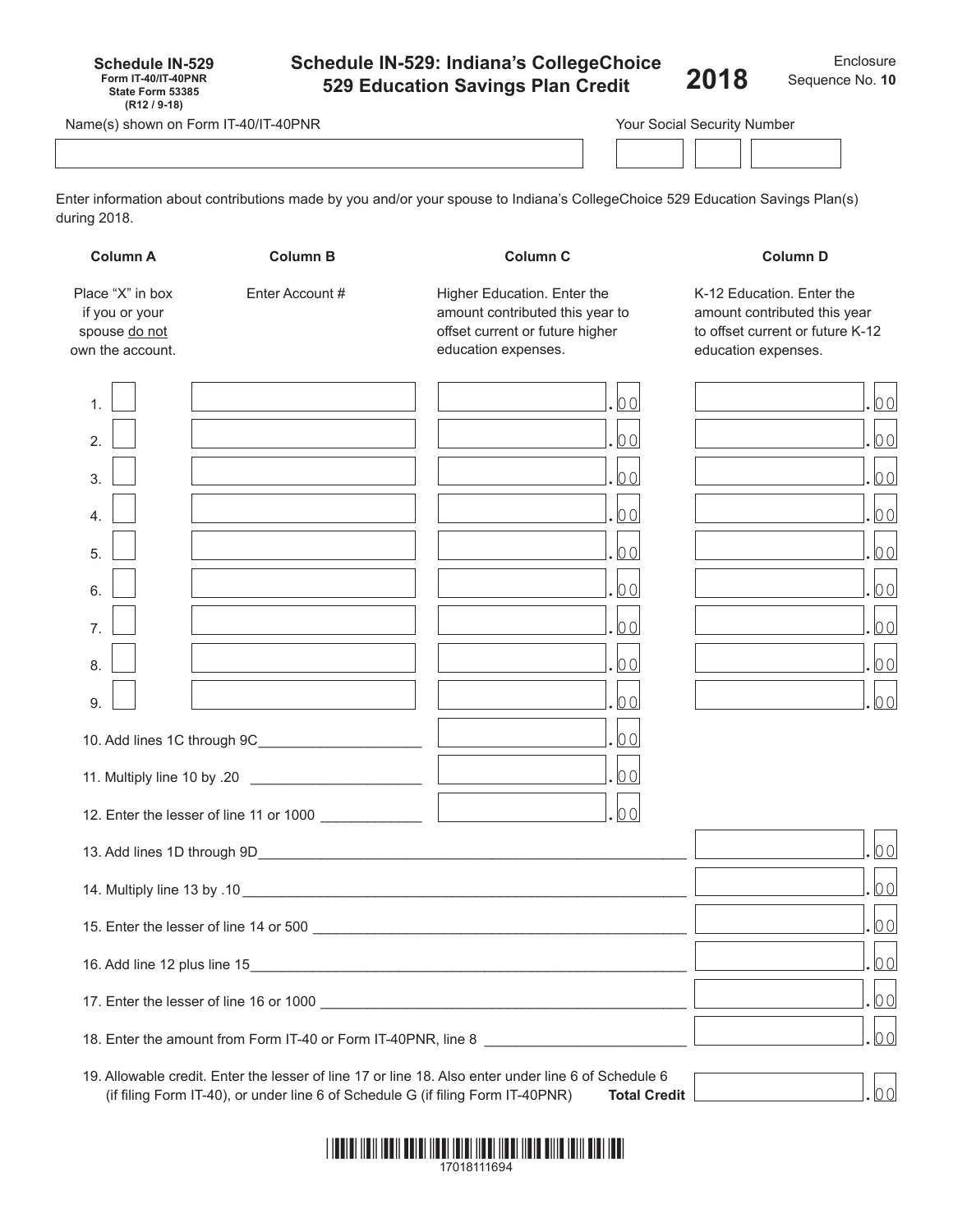You may be eligible for a credit if you/your spouse made a contribution to a *CollegeChoice 529 Investment Plan*.

*NEW* For tax years beginning on or after Jan. 1, 2018, contributions may be made to a *CollegeChoice 529 Investment Plan* account that may be used to pay for K-12 tuition in connection with enrollment or attendance at an elementary or secondary public, private, or religious school located in Indiana. Note. A private school includes a homeschool recognized by the Internal Revenue Service as a private school.

**About this credit.** A 529 college savings plan is a reference to Section 529 of the Internal Revenue Code. Contributions to this type of plan are made on behalf of a beneficiary, and are to be used to pay for qualified higher education expenses and/ or Indiana K-12 tuition. While there are many 529 savings plans available both in Indiana and nation-wide, only contributions made to the *CollegeChoice 529 Investment Plan* are eligible for this credit.

This credit:

- Is available to an individual filing a single return or to a married couple filing a joint return.
- Is not available for contributions made to an account that will be transferred to an ABLE account.

# **Do you have an eligible contribution?**

The *CollegeChoice 529 Investment Plan* is governed by the In[diana Education S](http://www.in.gov/iesa)avings Authority. To determine if your contribution is to a plan is eligible for this credit, visit their Web site at www.in.gov/iesa.

An eligible contribution will not include:

- Money credited to an account as a result of bonus points or other forms of consideration earned by the taxpayer that result in a transfer of money to the account, and/or
- Money transferred from any other qualified tuition program under Section 529 of the Internal Revenue Code or from any other similar plan.

## **Who must file Schedule IN-529?**

Anyone who makes a contribution to a qualified plan and claims this credit must include Schedule IN-529 with their tax filing.

**Account owner.** The account owner is the individual or entity (such as a trust, estate, partnership, etc.) who has the right to select or change a beneficiary, and to control the distribution of the funds.

**Contribution.** A cash deposit made for the benefit of the account beneficiary.

**Important.** You must complete the first 8 lines of your Indiana state tax return, Form IT-40 or Form IT-40PNR, before you can complete this schedule.

## **Lines 1 – 9 Instructions**

#### **Column A**

Check the box if you/your spouse made a contribution to an account you do not own. If you/your spouse are the account owner, do not check the box.

*Example.* John opened a qualified *CollegeChoice 529 Investment Plan* for his son Nate, and is the account owner. John's mother (Nate's grandmother) made a contribution to the plan John established. She will claim a credit based on her contribution, and will check the box in Column A because she is not the account owner (John is).

## **Column B**

Enter the account number of each qualified account to which you/ your spouse made a contribution. The account numbers may be:

- 11 digits long, and begin with "61" or "62",
- 10 digits long, and begin with "200", "201", "208" or "209", and/or
- 16 digits long, starting with "200" or "201".

**Note.** Attach additional sheets if you contributed to more than nine qualified plans.

## **Column C – Higher Education Contributions**

On each line enter the total annual contribution you/your spouse made during the year to each account for purposes of paying for qualified higher education expenses.

**Example.** John contributed \$7,200 to his account during the year to help pay for qualified higher education expenses. He will enter \$7,200 in Column C on the same line matching the account number (in Column B).

## **Column D – K-12 Education Contributions**

On each line enter the total annual contribution you/your spouse made during the year to each account for purposes of paying for K-12 tuition.

*Example.* Maria made a \$600 contribution to the *CollegeChoice 529 Investment Plan* account set up by her son for her granddaughter. She is making this contribution to help pay for her granddaughter's K-12 tuition. She checked the box in Column A because she is not the account owner. She listed the account number in Column B, and reported the \$600 contribution in Column D.

#### **Combination of Higher Education and K-12 Education Contributions to Same Account –** It is acceptable to use one account to make contributions for both levels of education.

*Example*. Micah opened a *CollegeChoice 529 Investment Plan* account for his nephew when he was born four years ago. This year he contributed to this account \$800 for higher education and \$300 for K-12 education. He entered the account number on line 1, Column B, the \$800 higher education contribution in Column C and the \$300 K-12 education contribution in Column D